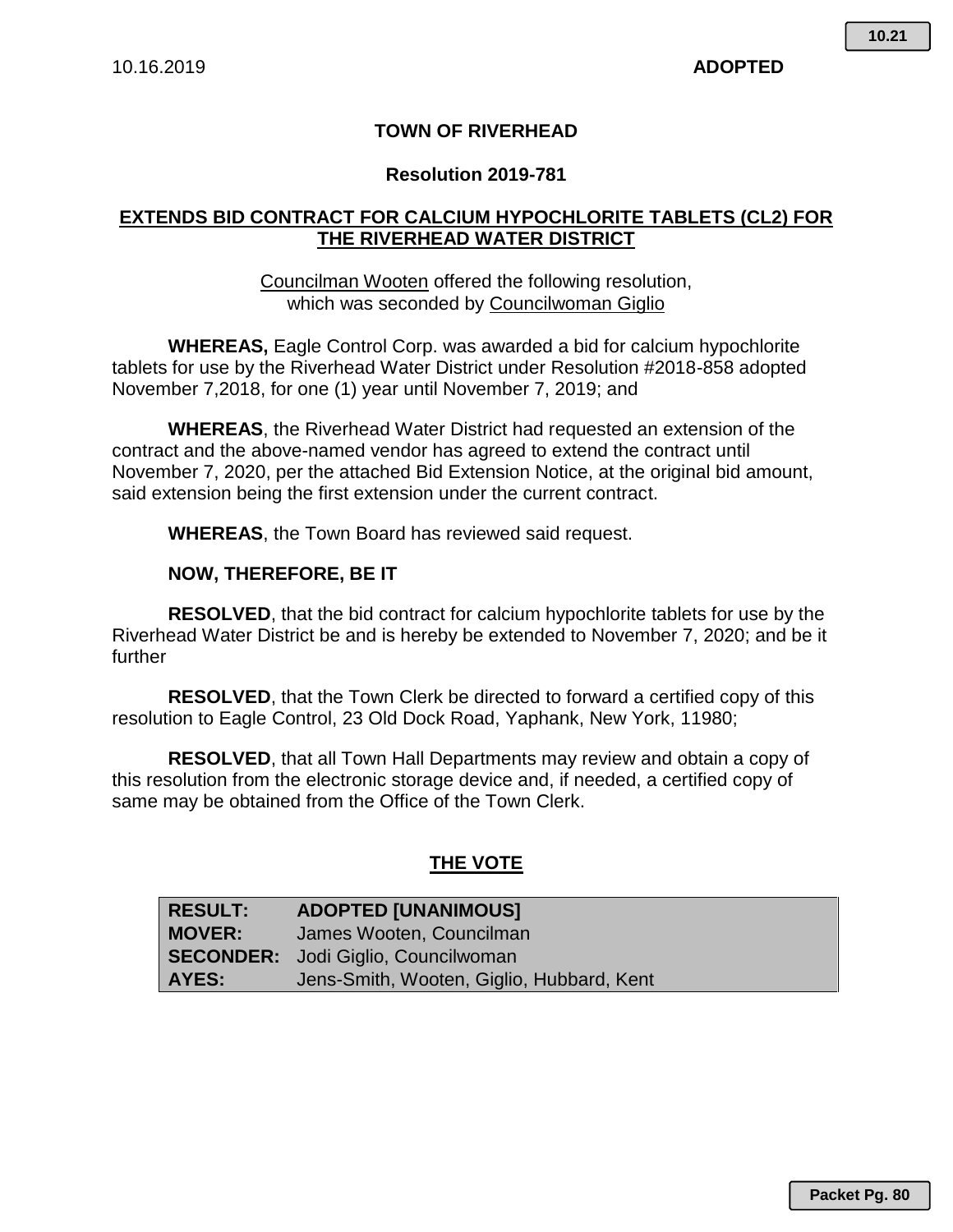# **FISCAL IMPACT STATEMENT OF PROPOSED RIVERHEAD TOWN BOARD LEGISLATION**

| Type of Legislation<br>А.                                                                                                                                                                                                                                                   | Resolution X<br>Local Law        |                     |  |  |  |  |  |  |  |  |
|-----------------------------------------------------------------------------------------------------------------------------------------------------------------------------------------------------------------------------------------------------------------------------|----------------------------------|---------------------|--|--|--|--|--|--|--|--|
| Title of Proposed Legislation: Extends Bid Contract for Calcium Hypochlorite tables (CL2) for Riverhead Water District<br>В.                                                                                                                                                |                                  |                     |  |  |  |  |  |  |  |  |
| Purpose of Proposed Legislation: extend bid for CL2 tabs<br>C.                                                                                                                                                                                                              |                                  |                     |  |  |  |  |  |  |  |  |
| Will the Proposed Legislation Have a Fiscal Impact?<br>Yes X<br>D.<br><b>No</b>                                                                                                                                                                                             |                                  |                     |  |  |  |  |  |  |  |  |
| If the answer to section D is "yes", select (a) or (b) below and initial or detail as applicable:<br>Е.                                                                                                                                                                     |                                  |                     |  |  |  |  |  |  |  |  |
| The fiscal impact can be absorbed by Town/department existing resources set forth in approved Town Annual Budget RH<br>(a)<br>(example:routine and budgeted procurement of goods/services)*if selecting E(a), please initial then skip items F,G and<br>complete H,I and J; |                                  |                     |  |  |  |  |  |  |  |  |
| or<br>The description/explanation of fiscal impact is set forth as follows:<br>(b)                                                                                                                                                                                          |                                  |                     |  |  |  |  |  |  |  |  |
| If the answer to E required description/explanation of fiscal impact (E(b)), please describe total Financial Cost of Funding over<br>F.<br>5 Years                                                                                                                          |                                  |                     |  |  |  |  |  |  |  |  |
| <b>Proposed Source of Funding</b><br>G.<br>Appropriation Account to be Charged:                                                                                                                                                                                             |                                  |                     |  |  |  |  |  |  |  |  |
| <b>Grant or other Revenue Source:</b>                                                                                                                                                                                                                                       |                                  |                     |  |  |  |  |  |  |  |  |
| Appropriation Transfer (list account(s) and amount):                                                                                                                                                                                                                        |                                  |                     |  |  |  |  |  |  |  |  |
|                                                                                                                                                                                                                                                                             |                                  |                     |  |  |  |  |  |  |  |  |
| H. Typed Name &<br>Title of                                                                                                                                                                                                                                                 | I. Signature of Preparer         | J. Date<br>9/30/19  |  |  |  |  |  |  |  |  |
| Preparer: Robin                                                                                                                                                                                                                                                             |                                  |                     |  |  |  |  |  |  |  |  |
| Halpin                                                                                                                                                                                                                                                                      |                                  |                     |  |  |  |  |  |  |  |  |
|                                                                                                                                                                                                                                                                             | <u>Rob</u> in Halpin             |                     |  |  |  |  |  |  |  |  |
| K. Accounting Staff<br>Name & Title                                                                                                                                                                                                                                         | L. Signature of Accounting Staff | M. Date<br>10/01/19 |  |  |  |  |  |  |  |  |
| William Rothaar,<br>Accounting                                                                                                                                                                                                                                              | William Ratham                   |                     |  |  |  |  |  |  |  |  |
| Department                                                                                                                                                                                                                                                                  | <b>William Rothaar</b>           |                     |  |  |  |  |  |  |  |  |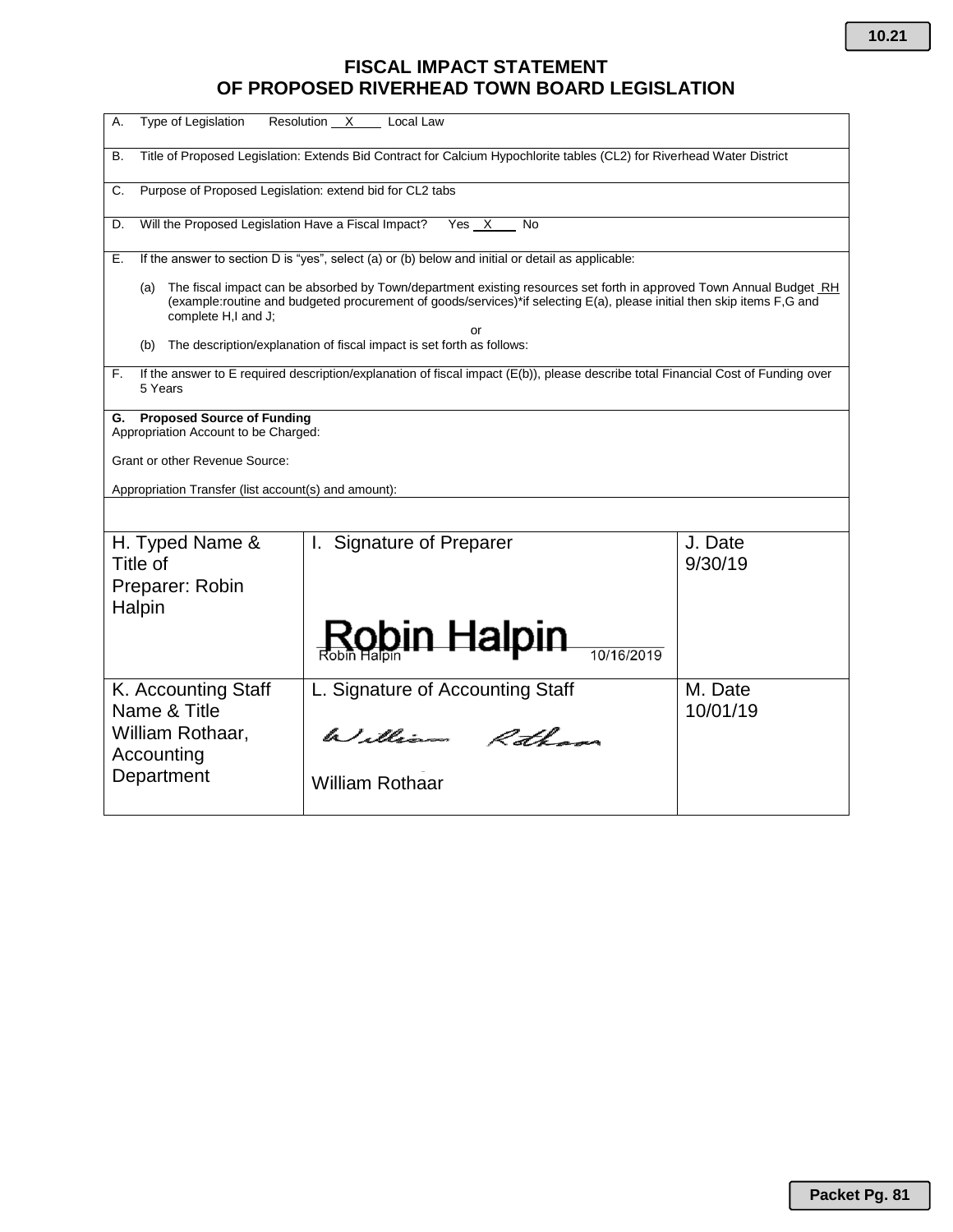(FAX)6313694608

#012 P.OO

 $10.21.a$ 

P.002/002



# **Riverhead Water District**

1035 Pulaski Street, Riverhead, New York 11901-3043 Phone: 631-727-3205 FAX: 631-369-4608

Frank Mancini, Superintendent mancini@townofriverheadny.gov

### **Bid Extension Notice**

| To: |  |  |  | F. Richard Thaeder, Eagle Control Corp. |  |  |  |
|-----|--|--|--|-----------------------------------------|--|--|--|
|-----|--|--|--|-----------------------------------------|--|--|--|

From: **Riverhead Water District** 

Date: September 27, 2019

Subject: Extension of Bid Services - Calcium Hypochlorite Tablets

This correspondence is to inform you that our current bid contract with you for Calcium Hypochlorite tablets will expire on November 7, 2019. Pursuant to the terms of the contract, two (2) extensions of the contract may be granted if approved by the vendor(s).

The Town of Riverhead would like to extend this contract for a period of one (1) year until November 7, 2020. This would be the first extension pursuant to the terms of the original contract.

If the above meets with your approval, please complete the bottom portion of this notice and return it to us. Thank you for your consideration in this matter.

Authoriz

ompany Name

Attachment: CL2 bid extension (2019-781 : CL2 Bid Extension)